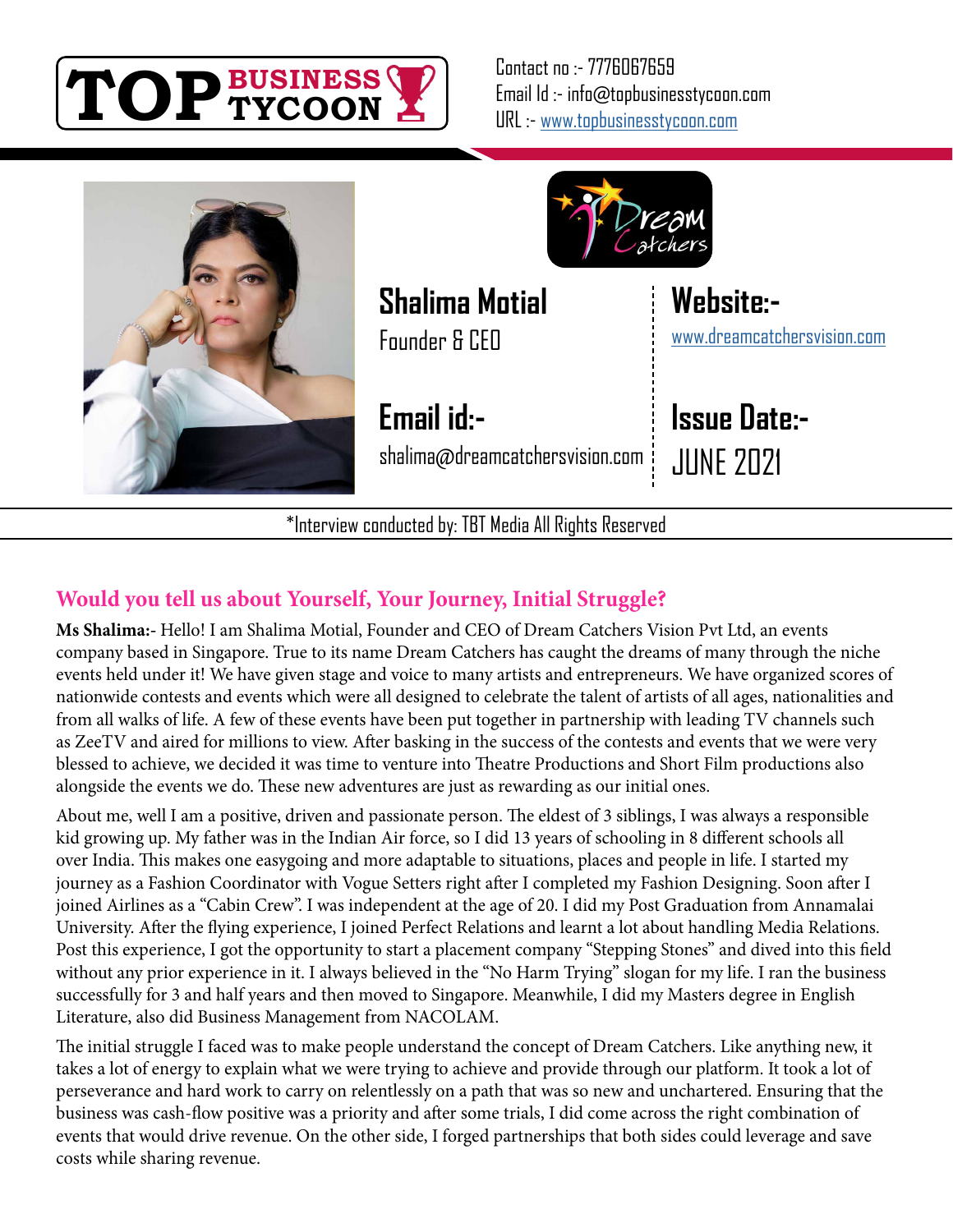# **Dream Catchers**

#### **How do you stay on top of changes in the process, changes in thought of industries that you are going to look at more now?**

**Ms Shalima:-** You always have to adapt and tweak your approach till you find the right combination that creates audience delight while being profitable. In the beginning, my vision was to create a global online platform, somewhat like an American Idol, but Online. Over time I realized that spreading too thin with global online events did not hold audience engagement. So I began to focus more on our home country Singapore. We started combing online with onstage engagement and that drove high interest. We began to attract local talent and local sponsors. This helped us put scores of events together, most of which were produced and funded by Dream Catchers. As time moved on I was fortunate to find strong partners who would collaborate to co-produce an event. This allowed us to amplify our reach while sharing the risk and rewards. A recent example of that is "Superstars Singapore" which is co-funded and co-produced by Dream Catchers and Zee TV. This program helped over 200 artists showcase their talent on TV to an audience of over 12 million in 18 countries.

A couple of years ago, we diversified into Theatre productions and ran two successful theatre productions with over sixty artists and crew. When the pandemic hit us, we had to adapt and Dream Catchers began to focus on Short Films. So these were some example of how we've been working to stay on top of the changes happening around us all the time.

We were lucky to claim our place in the Singaporean market base thanks to the power and speed of word of mouth. When the world started moving faster we moved just as fast, shifting our marketing strategy to social media. This is what helped us establish our brand image as it increased our searchability and made it easier to market our artists to a wider audience as well.

#### **What incident had most influenced your career choice?**

**Ms Shalima:-** I am a hobbyist dancer and actor. I live in a condominium in Singapore where several enthusiastic adults would all get together and put up a show once a year. That's when I realised, there are so many passionate but unfulfilled actors, dancers and singers living their dream of performing on stage through this once a year opportunity. That motivated me to start Dream Catchers and provide a platform to the artist inside of a corporate professional, a homemaker or an Entrepreneur who feel they have missed the boat but still have the fire burning within.

#### **What/Who Inspires Dream Catchers Vision to come up with a unique platform about gathering Musicians in one place?**

**Ms Shalima:-** After living in Singapore for about 8 years, I felt the need to perform on stage. I felt that the one thing this beautiful country needed more of, was a platform for artists to showcase their singing, acting and dancing talents on an ongoing basis. Especially adults. While students still get an opportunity at school and university to perform, but adults who were either working or taking care of the home did not have a forum. With that in mind, I decided to create a platform through Dream Catchers! I hoped for Dream Catchers to act as a stepping stone for artists in their journey to discovery. Our social media presence enabled us to extend our reach to international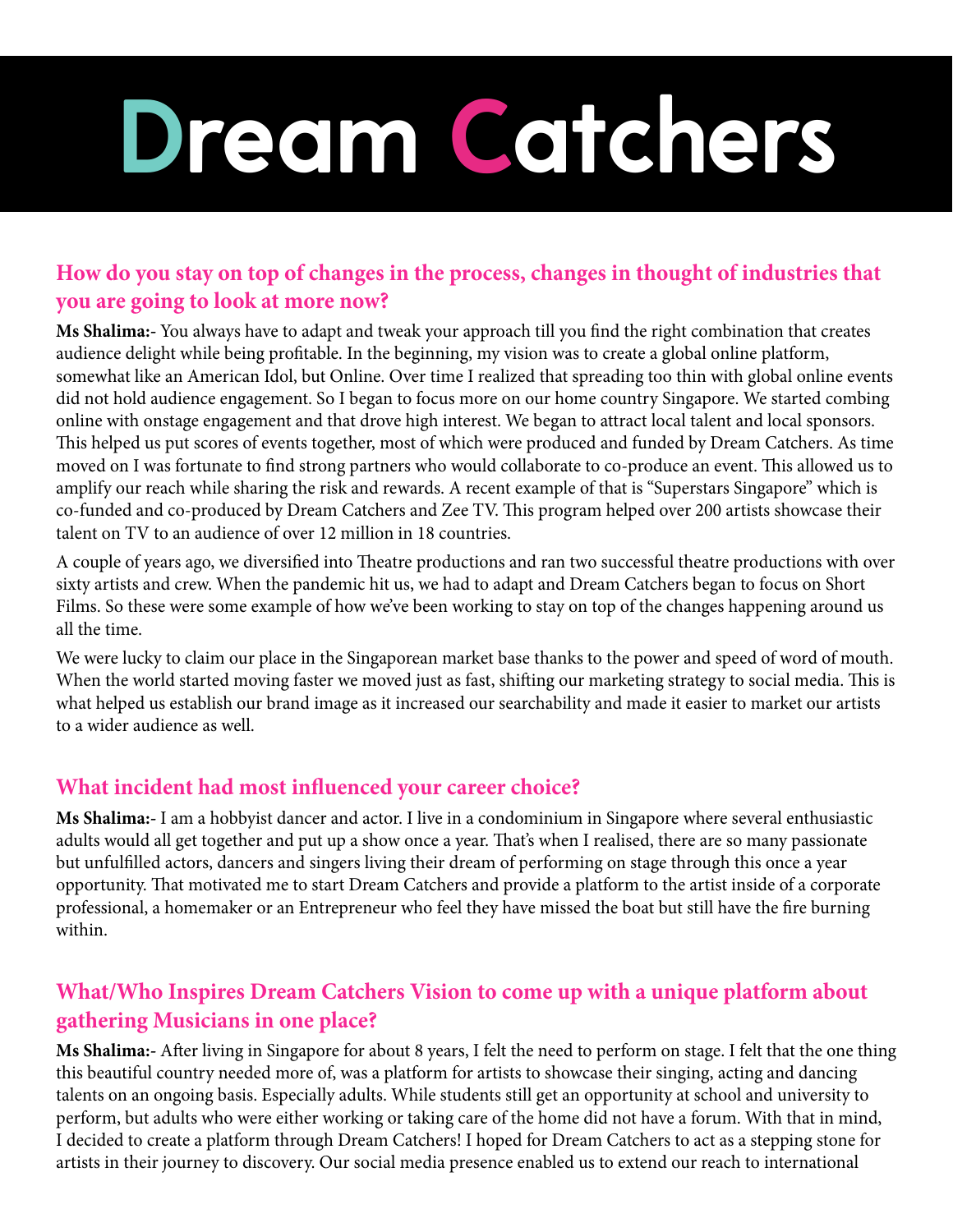artists through our online contests as well. When a job/event is well done and you have the interest of others before your own in mind, it's bound to be a success. When people talk about how good your platform is and how it changed their life, there is no other gratification that can beat that. This has been our inspiration to keep on going.

As grace would have it, Dream Catchers evolved to empowering not only artists but also women. Through our platforms such as Runway Mom and I Venture we helped scores of women embrace their true inner beauty and ignite entrepreneurship.

#### **What kind of support you needed when you started Dream Catchers Vision?**

**Ms Shalima:-** As with any new business you need a word to spread and grow while staying cash positive. In the beginning, we invested funds to drive traffic and interest. There was a learning curve and over time we learnt that focussed events arrived at the best combination of active participation and funding support from interested sponsors. Eventually, the platform grew bigger with a lot of collaborations with bigger companies and artists started realising the value of Dream Catchers. So hard work and perseverance paid off.

#### **What are your views on today's industry scenario? What is your strategy to reach new people?**

**Ms Shalima:-** We're very grateful that the Singaporean Government is doing a fabulous job of containing the spread of COVID-19 on the island. As a part of these precautionary measures a maximum of 8 then 5 and now 2 people are allowed to gather. This puts a pause on events like our own. In my personal opinion, it will be a couple of years before we will have large events with a packed audience. In order to keep adapting and innovating through these times, we have diversified into short films so that we can entertain and get closer to our audiences, from afar! We hoped to connect to our audience and provide a voice to some key and hard topics such as depression and domestic violence to let them know they're not alone in their struggle.

#### **How does Dream Catchers Vision work on making mankind better? & What can be expected from Dream Catchers Vision in the upcoming years?**

**Ms Shalima:-** We believe happy people make society a happy place to live in. When people feel they are able to live their dreams irrespective of age, they are happy. That, in our own small way, is our contribution to making mankind better. Dream Catchers has provided a platform to local artists by collaborating with companies that brought in big names like Farhan Akhtar, Salim Sulaiman, Harshdeep Kaur, Javed Ali and many more. Some of these events have been broadcasted on prominent channels such as ZeeTV to audiences in Asia, the Middle East, Canada and the Americas. Our theatre productions such as 'Timeless Tales' have also encouraged thespians to embrace their talent for all of Singapore to enjoy.

Through our 5 successful seasons of Runway Mom and Runway Lovers, we have been able to empower women of all backgrounds. Runway Mom is an inclusive platform for women to walk the fashion ramp with their children, husband, family, or even by themselves and make lifetime memories. These events are non-competitive and are welcoming of all women. Similarly, we worked together with Zee TV to co-produce IVenture to empower entrepreneurs of Singapore by connecting them.

We started producing short films with the intent to raise awareness on some key social issues. This is our best example of a direct way in which we are trying to make mankind better.

Dream Catchers is dedicated to providing a platform to all performing artists across age groups through our various "Niche Events" and we will continue to do so. We are always looking for a gap in the market to fulfil so we stay different and unique.